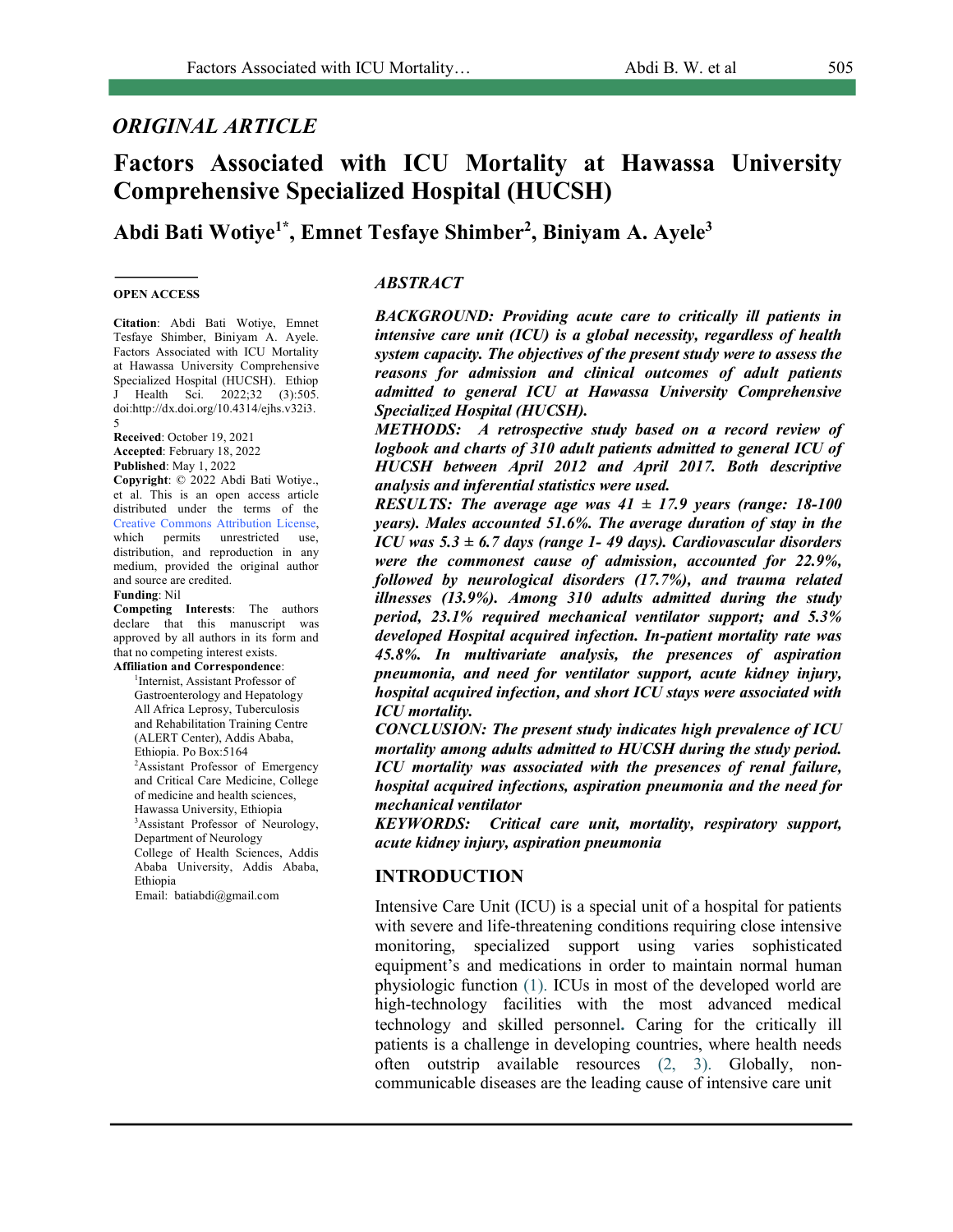506

Death, and the burden of disease are rising fastest among lower-income countries. The burden of cardiovascular diseases increased greatly in Ethiopia from 18% to 46% of all medical intensive care unit admissions over the past 30 years (4).

In a study done in Ethiopia, ICU mortality rate was 50.4%, with cardiovascular illness being the commonest cause of admission and death (5). Comparable results were reported from Tanzania and Nigeria, where ICU mortality rate was  $41.4\%$  (6) and  $34.6\%$  (7) respectively. There is a need to better define the epidemiology of sepsis in intensive care units (ICUs) around the globe. Sepsis remains a major health problem in ICU patients worldwide and is associated with high mortality rates. There is wide variation in sepsis rates, causative microorganisms, and outcome in ICU patients around the world. A history of liver cirrhosis or metastatic cancer, use of mechanical ventilation or renal replacement therapy, and Acinetobacter infection were independently associated with an increased risk of in-hospital death (8).

The neglect of systems to critical care in Africa is evident in the limited availability of intensive care units all across the continent. Moreover, there is great paucity of published works in area of intensive care units especially in Ethiopia, indicating wide gap to fill. Ethiopia, the second populous country in Africa, home to more than 110 million people have only hand full of university referral hospitals and ICU set up, which are often poorly equipped with necessary equipment's and well-trained health personnel. The aim of this study was to determine reasons for admission and outcome of patients admitted to general intensive care unit at Hawassa University comprehensive specialized hospital, the biggest hospital in Southern Ethiopia, built to serve more than 8 million people. We hope our effort to understand the clinical characteristics and outcome of patients admitted to our ICU will help to improve quality of care and clinical outcome of adult patients admitted to our ICU.

### **METHODS AND MATERIALS**

**Study aim, area and setting**: In an effort to improve quality of critical care service currently delivered in Ethiopia, especially in southern part of Ethiopia, we aimed to understand pattern of disease, causes of ICU admission, and ICU mortality rate at Hawassa university comprehensive specialized hospital, so that the findings will guide the policy makers and future interventions in the region. The hospital was established in 1998 and it is the biggest hospital in the southern Ethiopia. The hospital has a capacity of 250 beds and has one open system general ICU with a capacity of 8 beds for comprehensive care of all critically ill patients from all specialties.

**Study design and period**: A retrospective study was conducted based on the ICU logbook and charts of patients admitted from April 2012 to April 2017.A total of 1554 patients were admitted during the study period. All adult patients aged 18 and above admitted to the ICU were included in the study. Patients with lost or incomplete data and patients who were dead on arrival were excluded from this review.

**Sample size calculation**: Since the reported prevalence of ICU mortality in Ethiopia has wide variation, we opted for 50% proportional (P) value for the present study. We calculated the sample size considering the following values: outcome proportion of 50%, margin of error of 5%, and confidence interval (CI) of 95% for finite population. Accordingly, we final sample size was 370. We assumed 5% attrition rate and the final sample size was N=380. Total of 70 medical records were excluded because of incompleteness and pediatrics admissions. Finally, a total of 310 patients were included in the final analysis.

**Study variables and Data collection process**: The dependent variable was clinical outcome. The independent variables were; Sociodemographic variables, diagnosis at admission, presence of comorbid illness, source, frequency and category of admission, vital signs at admission, interventions and Length of ICU stay. The dependent and independent variables were collected through checklist that was adapted by reviewing different literatures.

**Ethical consideration**: Ethical clearance was obtained from Hawassa University, School of medicine Institutional Review Board (IRB) with (Protocol number: IRB/040/09). Accordingly, letter of support was obtained from department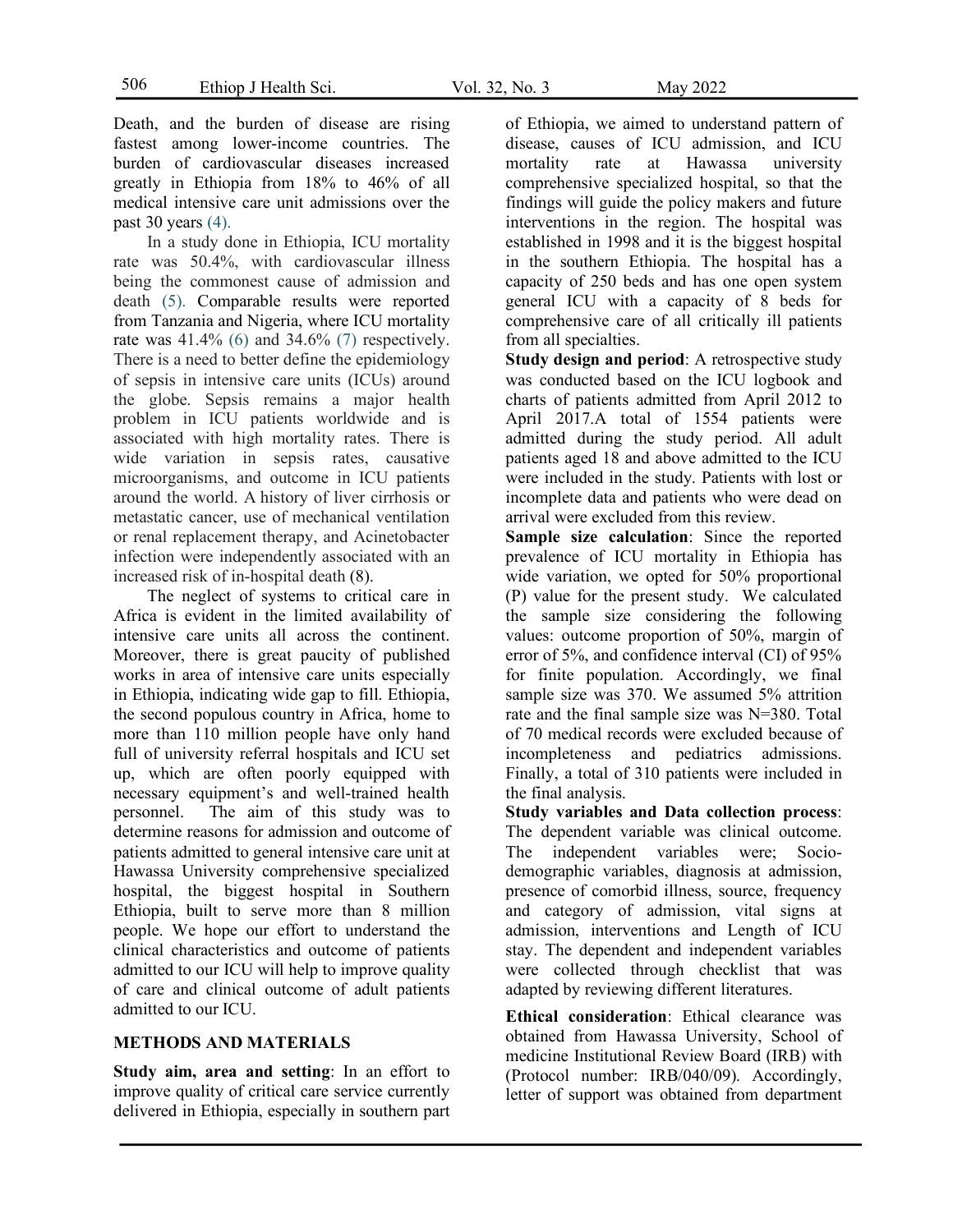of Internal medicine and chief clinical director of the hospital for Permission to conduct the study and access patient charts from the Archive. Confidentiality of the patients' charts were kept private, in which patients' address and other identifications (Card No) were removed before analysis.

**Statistical analysis**: Demographic data and clinical characteristics were first described by their range, means, and standard deviation. Association between outcome variable and different clinical characteristics were done using chi-square and crude odds ratio (OR) with 95% CI. The strength of association was presented using adjusted odds ratio with 95% CI and Pvalue < 0.05 was considered as statistically significant.

## **RESULTS**

**Baseline characteristics of the study participants**: In the present review, total of 310 medical records of adults admitted to the HUCSH intensive care unit between 2012 and 2017 were included in the analysis. The median age was  $36.5$  (IQR  $25.0 - 52.5$ ) years. Males accounted 51.6% of admitted patients. The median duration of ICU stay was 3.0 (IQR 1.0 – 6.0) days. Out of the total 310 patients, 45.8% of the patients died in ICU. Lower level of consciousness on admission (GCS<9) was observed in 17.7% of the patients. Nearly one third of the patients were in some type of shock. Out of 310 patients, 23.5% (n=73/310) required mechanical ventilator support. Furthermore, 42% (n=77/176) developed acute kidney injury (AKI) while in ICU. Hospital acquired infection was reported in  $5.3\%$  (n=16/301) of the study participants. Of the total 310 patients, 23.9% developed aspiration pneumonia. In more than half (53.5%) of the patients, respiratory failure was reported as the immediate cause of death (Table 1).

Table 1: Baseline characteristics of the study participants (n=310).

| <b>Variables</b>                                 | Value             |
|--------------------------------------------------|-------------------|
| Age in years (median, IQR)                       | $36.5(25.0-52.5)$ |
| Male $(n, %)$                                    | 160(51.6)         |
| Duration of ICU stay in days (median, IQR)       | $3.0(1.0-6.0)$    |
| Clinical outcomes $(n, %)$                       |                   |
| Improved                                         | 168 (54.2)        |
| Death                                            | 142(45.8)         |
| Level of consciousness on ICU admission $(n, %)$ |                   |
| GCS 15                                           | 163(52.6)         |
| GCS 13-14                                        | 28(9)             |
| GCS 9-12                                         | 64(20.6)          |
| GCS < 9                                          | 55 (17.7)         |
| Types of shock on ICU admission $(n, %)$         |                   |
| No shock                                         | 241 (77.7)        |
| Septic                                           | 21(6.8)           |
| Hypovolemic                                      | 12(3.9)           |
| Cardiogenic                                      | 36(11.6)          |
| Need for mechanical ventilation $(n, %)$         | 73 (23.5)         |
| Acute kidney injury $(n=176, %)$                 | 77(42.0)          |
| Hospital acquired infection ( $n=301, \%$ )      | 16(5.3)           |
| Aspiration pneumonia $(n, %)$                    | 74 (23.9)         |
| Immediate causes of death ( $n=155$ , %)         |                   |
| Respiratory failure                              | 83 (53.5)         |
| Multiorgan failure                               | 31(20.0)          |
| <b>Increased ICP</b>                             | 8(5.2)            |
| Cardiac arrest                                   | 11(7.1)           |
| Cardiorespiratory failure                        | 7(4.5)            |
| Refractory shock                                 | 15(9.7)           |

**The denominator for all the variables is N=310, unless otherwise specified**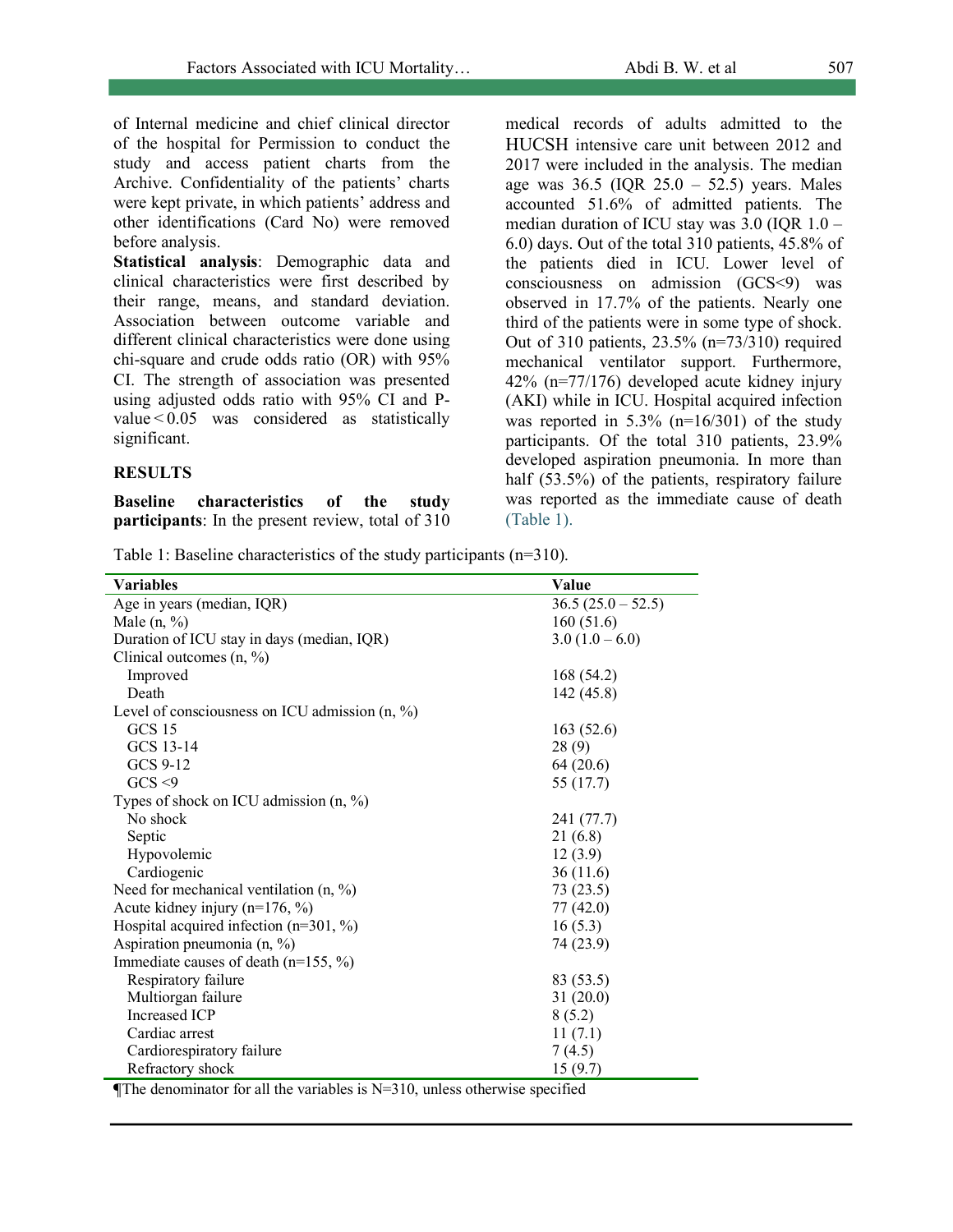508

The commonest reason for ICU admission was cardiovascular disorders, followed by neurological disorders (Figure 1). In the present review, neurological disorders, especially strokes were associated with high case fatality.

In addition, higher case fatalities were observed in those individuals admitted to the ICU due to infectious diseases and post-operative surgical patients (Figure 1).



**Figure 1:** Bar graph showing the commonest cause of ICU admission along with respective case fatality rate.

**Factors associated with ICU mortality in study participants**: In the present study, no difference was observed between gender and ICU mortality. Similarly, no difference was seen in ICU mortality of those below and above age 36. Higher proportion of death was registered for those patients with duration of ICU stay below 3 days compared to those whom stayed more than 3 days in ICU (31.9% vs. 21.6% p<0.0001). Furthermore, those patients admitted to ICU with GCS below 13 died more compared to those with GCS above 13 (23.25 vs. 15.2%

regarding presences of shock at the time of admission and presence of hospital acquired infection (Table 2). Higher proportion of ICU death was reported for admitted patients who requires mechanical ventilator support (p<0.0001), patients with acute kidney injury (p<0.0001), and aspiration pneumonia  $(p<0.0001)$  (Table 2). The proportion of AKI was significantly higher among older study participants compared to those who are young  $(p=0.003)$  (Figure 2).

p<0.0001). No difference in ICU mortality was



*Figure 2: Box and whisker graph showing association between advanced age and occurrence of acute kidney injury (AKI)*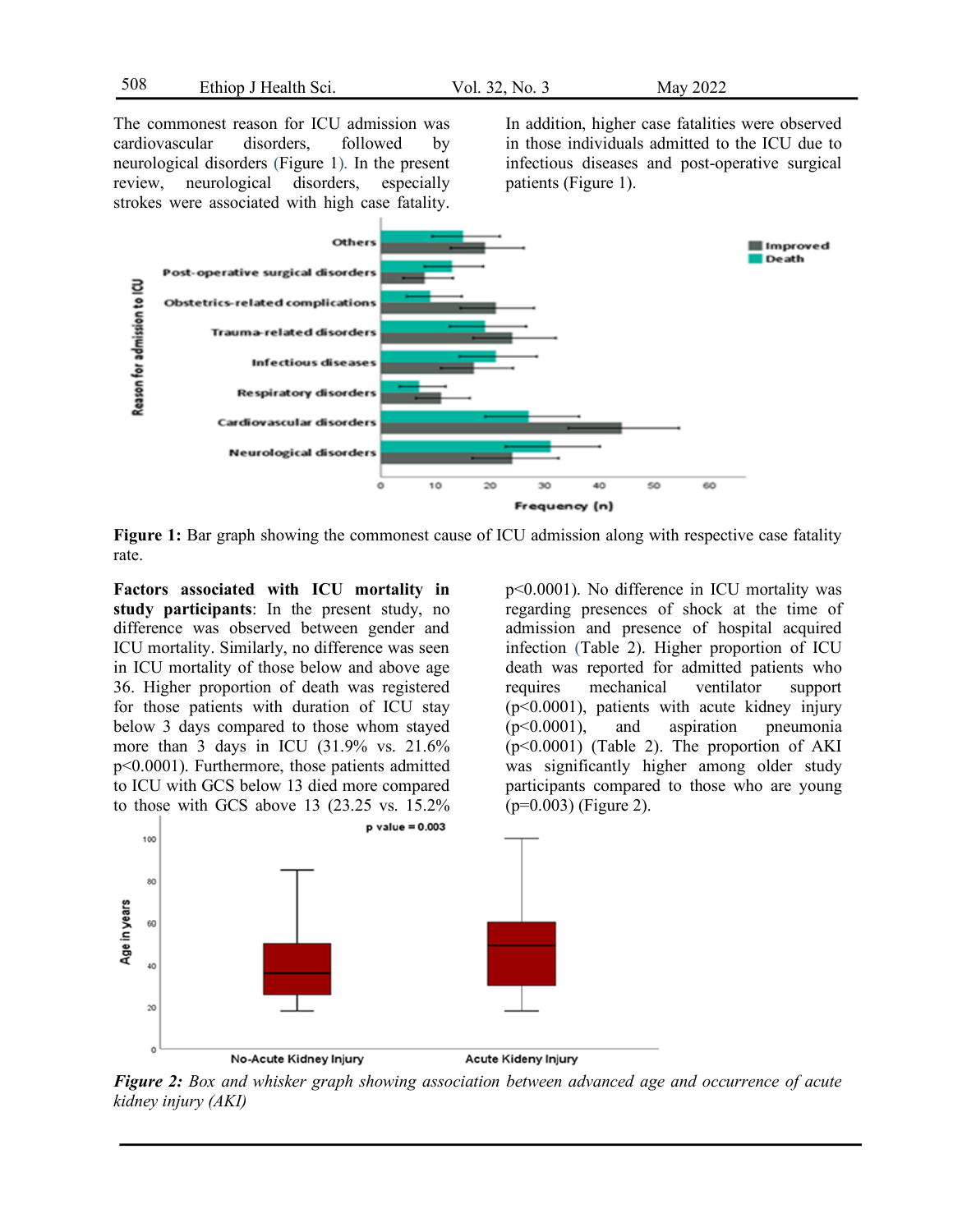| <b>Variables</b>            |                                | <b>Clinical outcomes</b> | P-value  |
|-----------------------------|--------------------------------|--------------------------|----------|
|                             | <b>Improved</b><br><b>Died</b> |                          |          |
|                             | $N=168(54.2\%)$                | $N=142(45.8\%)$          |          |
| Male                        | 90(29)                         | 70(22.3)                 | 0.45     |
| Female                      | 78 (25.2)                      | 72(23.2)                 |          |
| Age category                |                                |                          |          |
| $\leq$ 36 years             | 88 (28.4)                      | 67(21.6)                 | 0.36     |
| $>$ 36 years                | 80 (25.8)                      | 75 (24.2)                |          |
| Duration of ICU stay        |                                |                          |          |
| $\leq$ 3 days               | 67(21.6)                       | 99 (31.9)                | < 0.0001 |
| $>$ 3 days                  | 101(32.6)                      | 43 (13.9)                |          |
| Level of consciousness      |                                |                          |          |
| $GCS \geq 13$               | 121 (39)                       | 70(22.6)                 | < 0.0001 |
| GCS < 13                    | 47(15.2)                       | 72(23.2)                 |          |
| Presence of shock on        |                                |                          |          |
| admission                   |                                |                          |          |
| Yes                         | 33(10.6)                       | 36(11.6)                 | 0.22     |
| No                          | 135(43.5)                      | 106(34.2)                |          |
| Need for mechanical         |                                |                          |          |
| ventilation                 |                                |                          |          |
| Yes                         | 14(4.5)                        | 59 (19)                  | < 0.0001 |
| N <sub>0</sub>              | 154(49.7)                      | 83 (26.8)                |          |
| Acute kidney injury         |                                |                          |          |
| Yes                         | 28(15.9)                       | 49 (27.8)                | < 0.0001 |
| No                          | 74 (42)                        | 25(14.2)                 |          |
| Hospital acquired infection |                                |                          |          |
| Yes                         | 6(2)                           | 10(3.3)                  | 0.20     |
| N <sub>0</sub>              | 158(52.5)                      | 127(42.2)                |          |
| Aspiration pneumonia        |                                |                          |          |
| Yes                         | 16(5.2)                        | 58 (18.7)                | < 0.0001 |
| N <sub>0</sub>              | 152 (49)                       | 84(27.1)                 |          |

Table 2: Risk factors associated with ICU mortality among study participants.

**Logistic regression analysis of ICU mortality and covariates**: Shorter (<3 days) duration of ICU stay was associated with ICU mortality in both univariate (COR 3.47 95% CI 2.16 – 5.57 p<0.0001) and multivariate (AOR 4.44 95% CI 1.91 – 10.1 p<0.0001) logistic regression analysis (Table 3). In the present review, higher proportion of deaths were reported within the first two days of patient's ICU admission compared to those who were transferred to ward after clinical improvement (Figure 3). In

multivariate analysis, ICU mortality was associated with the presence of the need for mechanical ventilator (AOR 0.30 95% CI 0.11 –  $0.83$  p= $0.02$ ); with the presence of acute kidney injury (AOR 0.22 95% CI 0.10 – 0.48, P<0.0001); hospital acquired infection (AOR 0.10 95% CI 0.02 - 0.53, P=0.007); and presence of aspiration pneumonia (AOR 0.10 95% CI 0.03– 0.36 p=0.001) when adjusted for the respective covariates (Table 3).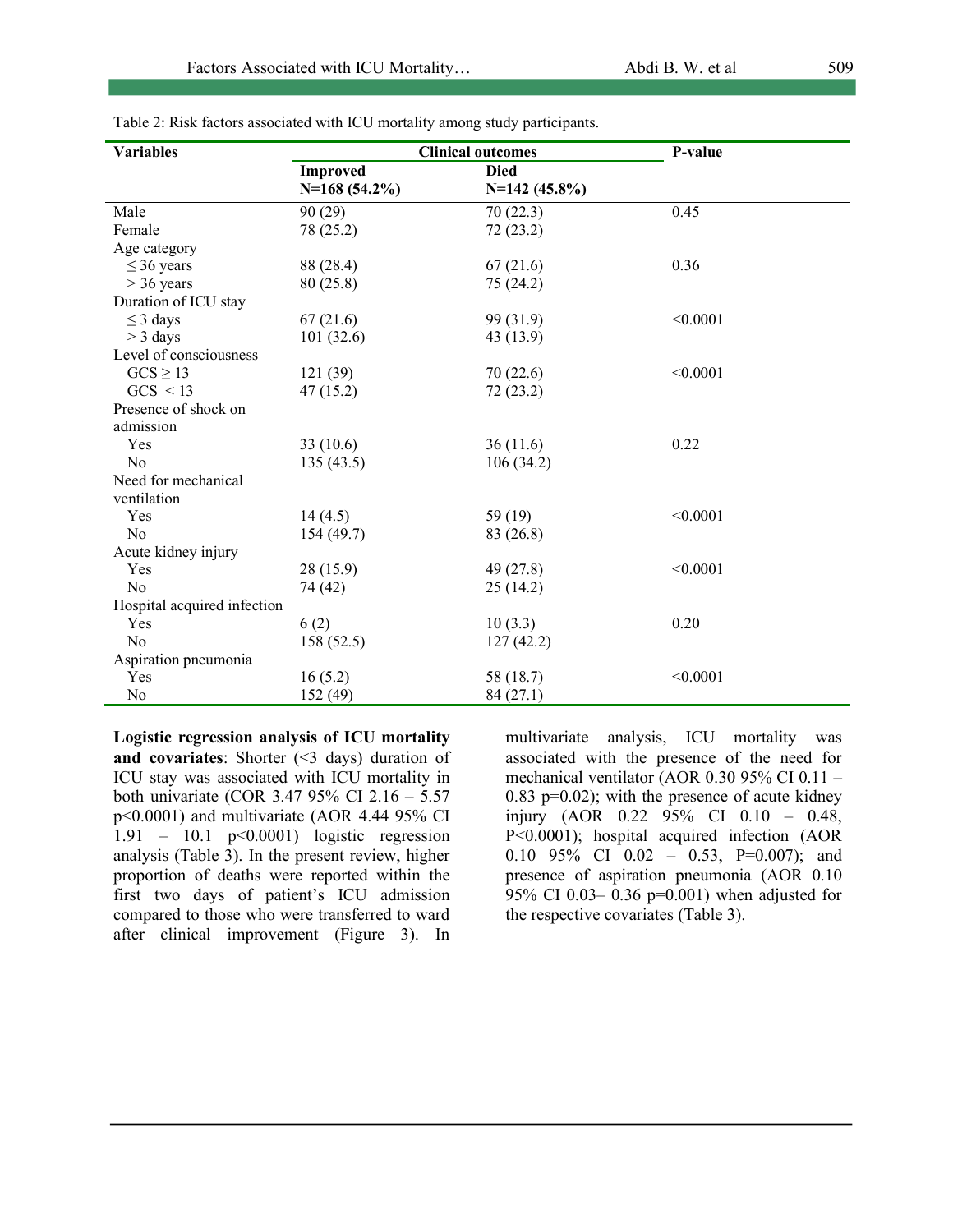

*Figure 3: Line graph showing the relationship between shorter duration of admission and frequency of ICU mortality*

Table 3: Logistic regression analysis of ICU mortality and covariates

| <b>Covariates</b>           | <b>Crude Odd Ratio (COR)</b> |               |          | <b>Adjusted Odd Ratio (AOR)</b> |                |          |
|-----------------------------|------------------------------|---------------|----------|---------------------------------|----------------|----------|
|                             | <b>COR</b>                   | 95% CI        | P value  | <b>AOR</b>                      | 95% CI         | P value  |
| Duration of ICU stay        |                              |               |          |                                 |                |          |
| $>$ 3 days                  | Ref.                         |               |          |                                 |                |          |
| $\leq$ 3 days               | 3.47                         | $2.16 - 5.57$ | < 0.0001 | 4.44                            | $1.91 - 10.10$ | < 0.0001 |
| Level of consciousness      |                              |               |          |                                 |                |          |
| $GCS \geq 13$               | Ref.                         |               |          |                                 |                |          |
| $GCS \leq 13$               | 0.38                         | $0.24 - 0.61$ | < 0.0001 | 1.35                            | $0.44 - 4.16$  | 0.6      |
| Shock on admission          |                              |               |          |                                 |                |          |
| N <sub>0</sub>              | Ref.                         |               |          |                                 |                |          |
| Yes                         | 0.72                         | $0.42 - 1.23$ | 0.23     | 0.43                            | $0.17 - 1.11$  | 0.08     |
| Ventilator support          |                              |               |          |                                 |                |          |
| N <sub>0</sub>              | Ref.                         |               |          |                                 |                |          |
| Yes                         | 0.13                         | $0.07 - 0.24$ | < 0.0001 | 0.30                            | $0.11 - 0.83$  | 0.02     |
| Acute kidney injury         |                              |               |          |                                 |                |          |
| N <sub>0</sub>              | Ref.                         |               |          |                                 |                |          |
| Yes                         | 0.19                         | $0.10 - 0.37$ | < 0.0001 | 0.22                            | $0.10 - 0.48$  | < 0.0001 |
| Hospital acquired infection |                              |               |          |                                 |                |          |
| No.                         | Ref.                         |               |          |                                 |                |          |
| Yes                         | 0.48                         | $0.17 - 1.36$ | 0.17     | 0.10                            | $0.02 - 0.53$  | 0.007    |
| Aspiration pneumonia        |                              |               |          |                                 |                |          |
| No                          | Ref.                         |               |          |                                 |                |          |
| Yes                         | 0.15                         | $0.08 - 0.28$ | < 0.0001 | 0.10                            | $0.03 - 0.36$  | 0.001    |

#### **DISCUSSION**

In the present review, the median age was in the third decades with proportional male to female ratio and median ICU admission was three days. These results were consistent with prior reports from other referral hospitals in Ethiopia (1,2) . The overall mortality rate of the ICU was 45.8 %. This is in congruent with studies reported from Ethiopia and Nigeria (2–6).

Cardiovascular disorders are the commonest reasons for ICU admission, followed by neurological disorders. Those patients admitted to the ICU with stroke had the highest case fatality. In this study, ICU deaths were significantly associated with shorter ICU stay and the need for mechanical ventilator, and the presence of aspiration pneumonia, acute kidney injury, and hospital acquired infection.

In the present study, shorter duration of ICU stay (below 3 days) was strongly associated with ICU mortality. This is in congruent with previous reports from Ethiopia and Nigeria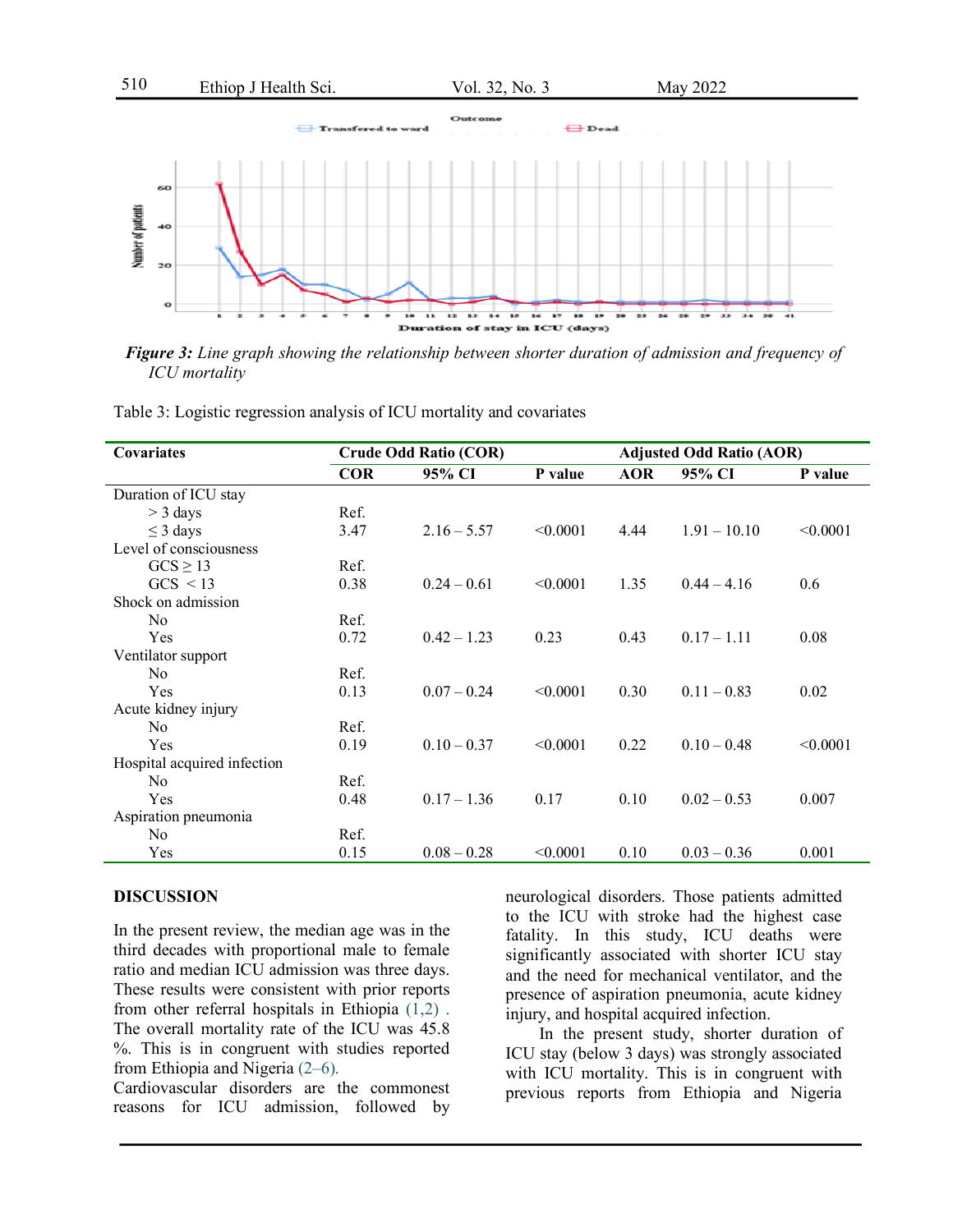(3,4,7,8). However, these findings contradict studies from the developed region (9). According to a study done by Kevin et al. 2006, patients with prolonged ICU admissions were nearly twice as likely to die as patients with shorter ICU admissions (25% vs 13% p=0.0001) (9). The observed difference could be due to the universal lack of standard pre-hospital and ICU care facilities and trained critical care specialist in the resource limited setting. Furthermore, in the developing countries patients often present late and already complicated. Thus, the cumulative effect of late presentation and poor critical care setting will result in death of patients within few days of ICU admission. Therefore, it's important to upgrade the critical care units with the required equipment. emergency medications, and trained critical care specialist; in order to reduce such high ICU mortality rate.

In this review, nearly quarter of those patients admitted to the ICU required mechanical ventilator support. Furthermore, the proportion of ICU deaths was higher for those patients on respiratory support compared to patients who did not require ventilation support. In multivariate logistic analysis, the need for mechanical ventilation was associated with ICU deaths. These findings were consistent with previous studies (3,4,8,10,11)**.** These results highlight on the need to improve our ICU care service, especially for those who requires respiratory support to reduce the mortality associated with it.

Findings from our study also indicated that, the Presence of aspiration pneumonia, hospital acquired infection, and acute kidney injuries were associated with increased odds of hospital mortality compared to absences of these diagnoses. These findings are similar to previous local and global studies (12–16). These could possibly be due to inadequate medical supplies, shortage of skilled manpower and poor triage system and furthermore more severely ill patients with comorbidities tend to be admitted to ICU, further affecting the outcome (16,17). The limitations of the present study include the retrospective nature of the study, small sample size, and lack of control group for comparison.

The present study shows high prevalence of ICU mortality among adults admitted to the general intensive care unit of Hawassa University Comprehensive Specialized Hospital. Cardiovascular disorders were the leading cause of admissions and death. Furthermore, the presence of acute kidney injury, aspiration pneumonia, and hospital acquired infection and need for mechanical ventilation was significantly associated with increased ICU mortality. Based on our study results, we recommend giving special emphasis to patients in ICU who developed these predictors of mortality, in order to reduce the high ICU mortality observed in the present survey. In addition, we recommend conducting future prospective controlled study to consolidate our findings.

## **ACKNOWLEDGEMENTS**

We are thankful to the Department of Internal Medicine, College of Medicine and Health Sciences, Hawassa University for the continuous support.

### **REFERENCES**

- 1. Agalu, Asrat, Mirkuzie Woldie, Yemane Ayele, and Worku Bedada. Reasons for admission and mortalities following admissions in the intensive care unit of a specialized hospital, in Ethiopia. *International Journal of Medicine and Medical Sciences* ,2014;9: 195-200.
- 2. Tesema H.G., Lema G.F., Mesfin N., Fentie D.Y., Arefayne N.R. Patterns of Admission and Clinical Outcomes Among Patients Admitted to Medical Intensive Care Unit of a Teaching and Referral Hospital, Northwest Ethiopia. *Glob Adv Health Med,* 2021;10:0- 6
- 3. Onyekwulu F.A., Anya S.U.Pattern of admission and outcome of patients admitted into the Intensive Care Unit of University of Nigeria Teaching Hospital Enugu: A 5-year review. *Nigerian journal of clinical practice*, 2015; *18*(6):775-779.
- 4. Gidey K., Hailu A. and Bayray A. Pattern and outcome of medical intensive care unit admissions to Ayder comprehensive